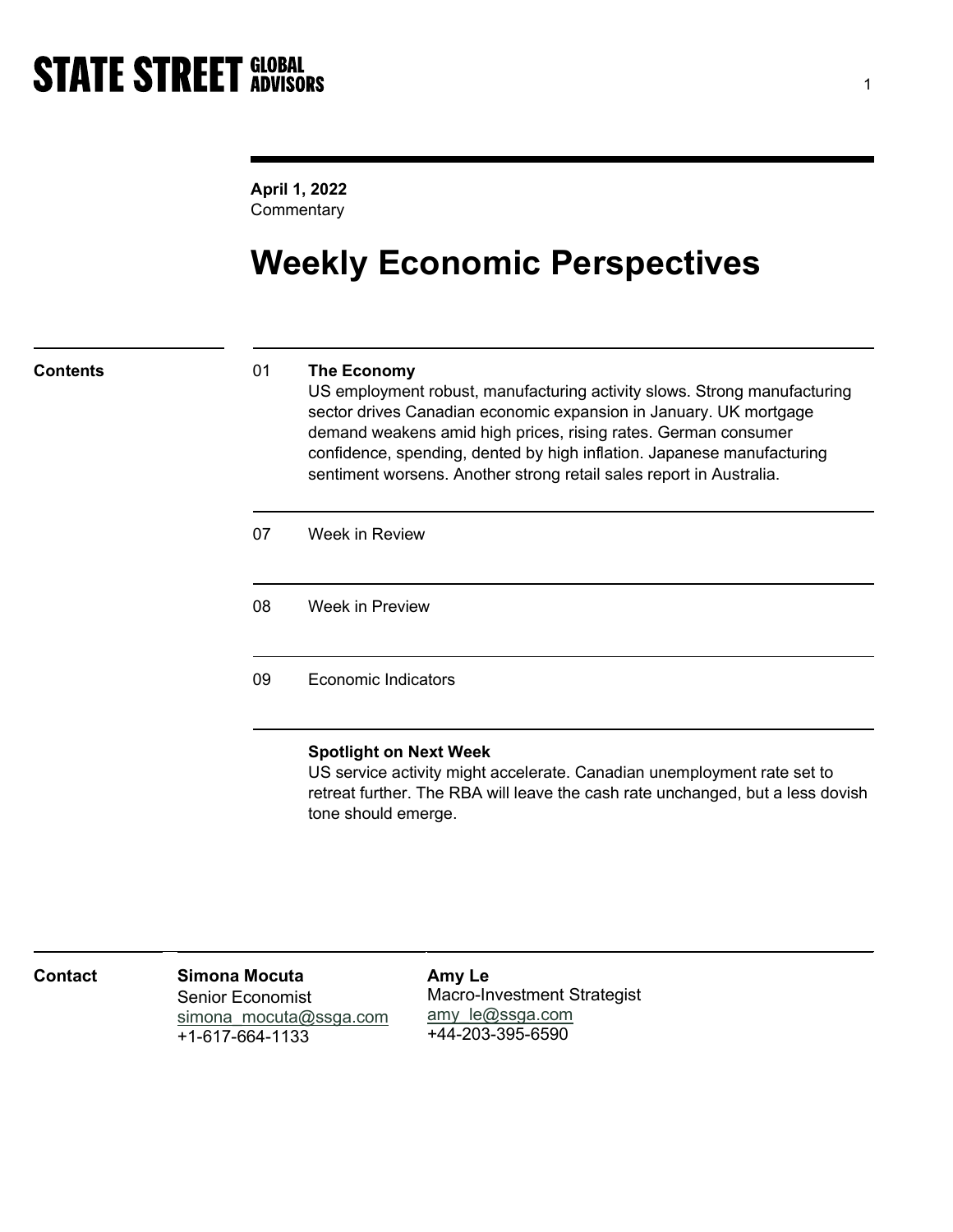| The Economy | Another week of data indicating intense inflation pressures.                                                                                                                                                                                                                                                                                                                                                                                                                                                                                                                                                                                                                                                                                                                    |
|-------------|---------------------------------------------------------------------------------------------------------------------------------------------------------------------------------------------------------------------------------------------------------------------------------------------------------------------------------------------------------------------------------------------------------------------------------------------------------------------------------------------------------------------------------------------------------------------------------------------------------------------------------------------------------------------------------------------------------------------------------------------------------------------------------|
| US          | The labor market remains extremely strong, with labor demand far exceeding supply.<br>The JOLTS (Job Openings and Labor Turnover Survey) data make this demand-<br>supple imbalance blatantly clear. Job openings remained at an incredibly elevated<br>level—barely off recent records, in fact—at 11.3 million in February. Hiring improved<br>but do did quits so no wonder that we didn't have a more meaningful pullback in<br>opening. In other words, the hiring we are seeing is not so much about net new<br>additions, but rather, keeping up with churn. Good for job seekers, not so good for<br>hiring managers                                                                                                                                                    |
|             | All things considered, the March employment report came in remarkably close to<br>expectations. There was a miss in the top line number (431k versus the 490k<br>Bloomberg consensus) but s95k upward revision to prior months balanced that out.                                                                                                                                                                                                                                                                                                                                                                                                                                                                                                                               |
|             | Private payrolls increased by 426k and government added 5k. Within the private<br>sector, goods producing sectors added 60k jobs, two thirds of which in manufacturing.<br>Employment in service industries moderated sharply to 366k (vs 637k in February),<br>with slowdowns evident across the board. In a sense there was almost a feel that<br>March exhibited a delayed Omicron impact as we'd have expected some of this<br>softness last month insteadPerhaps another reminder to not take any monthly<br>report for more than what it is-one of many.                                                                                                                                                                                                                  |
|             | It was great to see another tenth improvement in the participation rate, now at 62.4%.<br>Slow but steady is better than noneeven though of course we'd like to see more,<br>faster. Even so, the <b>unemployment rate</b> retreated two tenths to 3.6%. It was also a<br>bit reassuring that wage growth came in as expected at 0.4% m/m and not higher.<br>Yes, the prior month was revised up a tick, but only to 0.1%, so the early signs of<br>sequential wage growth moderation are still in place. We'll be watching this space<br>very carefully; evidence of a slowdown in wage growth would help diminish concerns<br>around a price-wage spiral and could allow the Fed to recalibrate the tightening pace<br>in a more dovish direction later this year (late Q3?). |
|             | The workweek declined so, despite more people working, aggregate hours were<br>unchanged. We look to this plus nominal wage growth to build estimates for wage<br>and salary income. March is shaping up to be softer than February. And we look to<br>wage and salary income to form a view of consumption trends. Today's report does<br>not alter our perception that the consumer demand backdrop is slowly softening.                                                                                                                                                                                                                                                                                                                                                      |
|             | This report probably favors the hawks among FOMC members insofar as the<br>unemployment rate dipped further below the estimated neutral level. But the doves (if<br>any even remain) weren't completely crushed either as signs of improved labor<br>supply and slight wage growth moderation offer them some hope.                                                                                                                                                                                                                                                                                                                                                                                                                                                             |
|             | The strong labor market goes a long way to explain the resilience in the <b>Conference</b><br>Board consumer confidence index, especially when contrasted with the far softer,<br>more inflation-sensitive, Michigan survey. Indeed, the Conference Board index<br>actually managed to improve slightly in March. The details were a little contradictory,<br>though, insofar the present situation metric jumped 10.0 points to an eight-month high<br>but expectations lost another 4.2-point for the third consecutive sizable retreat. Most<br>impressively, the labor differential—which measures the difference between those                                                                                                                                             |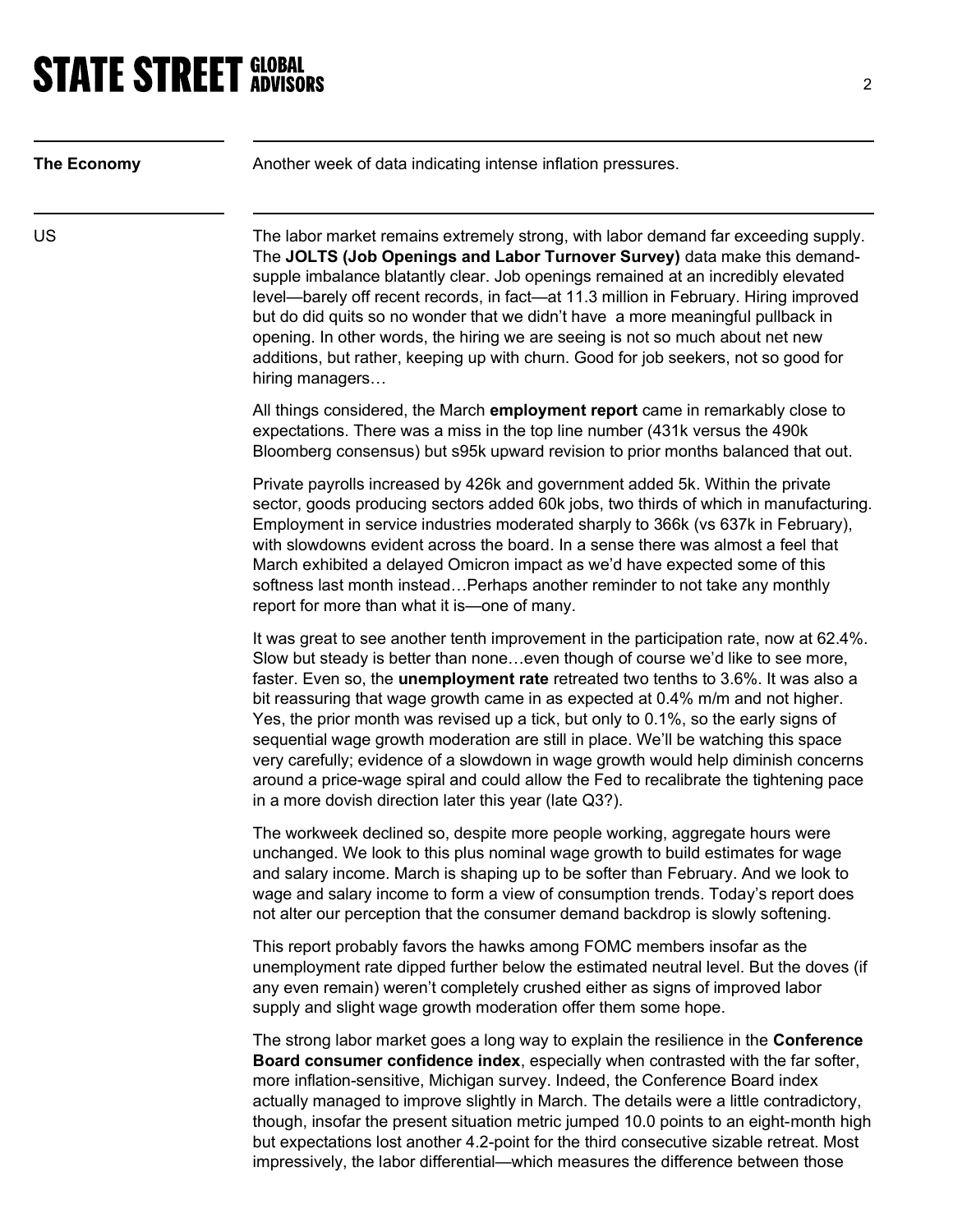who think jobs are abundant and those who think jobs are scarce—surged 5.9 points and in the process soared past the prior historical record by a wide margin. Anyone interested in getting a job should have no problem whatsoever finding one.

Nominal personal income grew 0.5% in February, aided by a 0.8% rise in wage and salary income. Rising employment drove this increase. However, elevated inflation more than offset these gains, leaving real disposable income 0.2% lower than in January. Nominal spending was a little softer than expected in February (a 0.2% increase vs 0.5% expected) but this was more than made up for by a six-tenth upward revision to the January data. The **personal savings rate** rose two tenths, but from a downwardly revised January and only to 6.3%, the second lowest level since 2013. Price pressure remain intense. Headline PCE (personal consumption expenditure) prices rose 0.6% and core PCE prices increased 0.4%, leaving the two respective measures of inflation stood at 6.4% and 5.4% y/y, respectively. The former is now the highest since January 1982 and the latter is the highest since April 1983.

The ISM manufacturing index more than unwound its February gain in March, retreating 1.5 points to an eighteen-month low of 57.1. The best part of the report was the 3.4-point jump in the employment metric, now at a year-high of 56.3. But the other details were more troublesome. The new orders measure plunged 7.9 points to 53.8, the lowest level since May of 2020, but still in expansion territory. The output metric retreated 4.0 points, the largest monthly drop since April 2O20 and the lowest level since May 2020. Is this showing the impact of the Ukraine invasion? Probably, although, oddly enough, new export orders declined less and only to 53.2. Other parts of the report offered mixed signals on the supply chain situation: backlogs grew but at a slower pace, inventories rose at a faster pace, and prices surged, moving back near recent record highs. The most ominous signs came from some of the comments like this one from a miscellaneous manufacturing respondent: "The supply situation is getting worse, with lead times extending over 12 months, material not available, and suppliers not quoting or taking orders. Prices on the rise daily." Wow!



Figure 1: US Manufacturing: Growing, But Slowing

Sources: SSGA Economics, ISM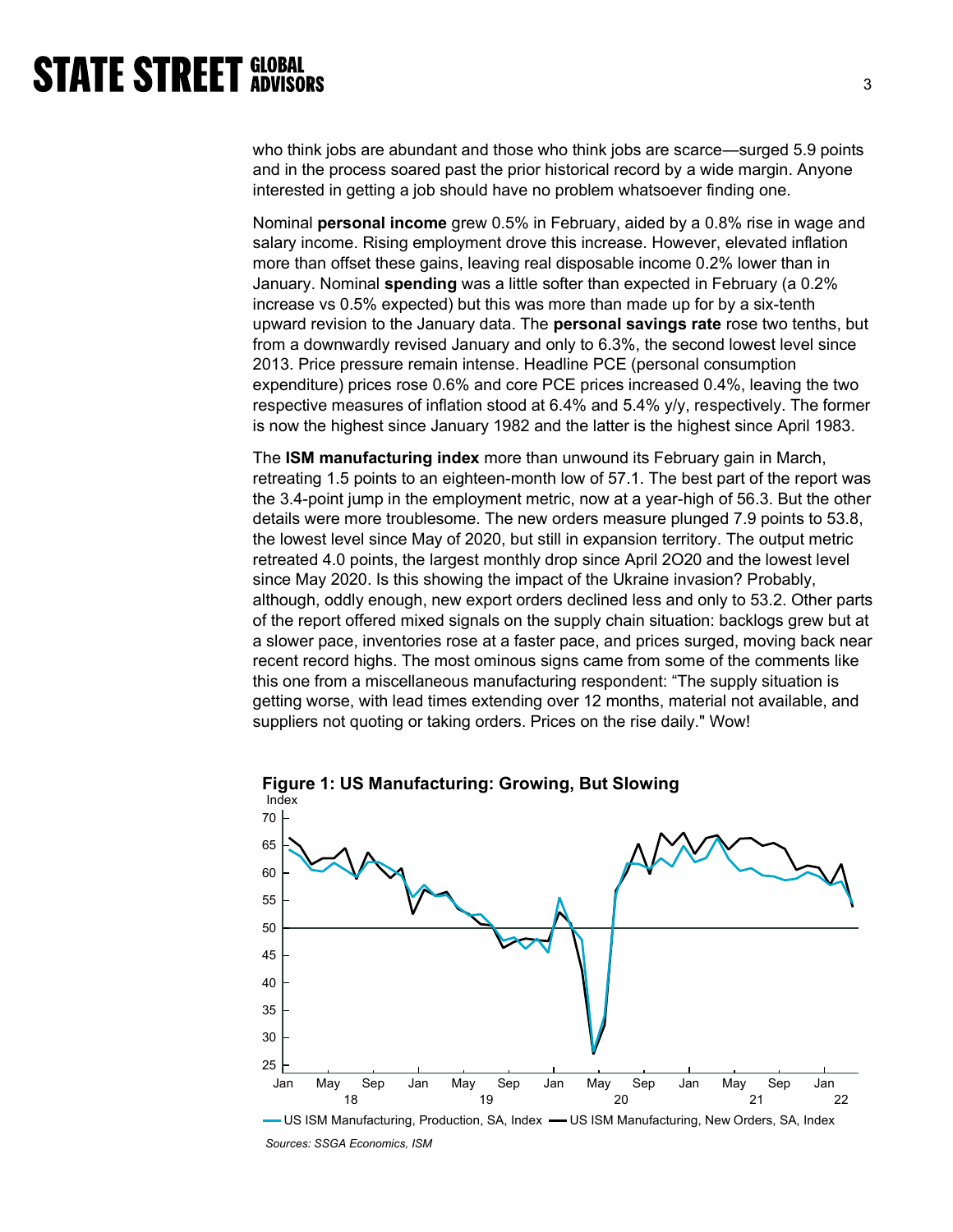Home price appreciation remains extremely high for now, though rising mortgage rates seem bound to cap future price gains even in today's low inventory market. The Case-Shiller 20-City composite price index rose 1.8% in January, leaving prices 19.1%  $y/y$ . According to the **FHFA**, existing single family home prices jumped 1.6% in January, marking an acceleration from recent months. We suspect this reflect buyers trying to front-run the rise in mortgage rates following the Fed's hawkish pivot in December. Prices were 18.2% higher y/y, a five-month high, but still more than a percentage point below mid-2021 levels.

The final revision to **fourth-quarter GDP** was insignificant at first glance but a little more meaningful in the details. The headline growth rate was revised down by a tenth to 6.9% saar—not much of a chance and still an extremely strong print. But private consumption growth was revised down from 3.1% to 2.5% and the inventory contribution was even larger, adding 5.3 percentage points to quarterly growth. It is this dynamic that is concerning for future growth expectations as an inventory buildup in excess of final sales is not sustainable.

Canada The economy grew 0.2% in January on the strength of goods-producing industries. Goods-producing sectors jumped 0.8% while service-producing sectors were flat. Construction expanded 2.8% in January, the third increase in the last four months. Wholesale trade grew 3.1%, the largest monthly gain since July 2020 and the sixth consecutive monthly expansion. Utilities soared 4%, the most since January 2016. Retail trade increased 2.5%, largely unwinding the prior month's decline. Meanwhile, services sector such as accommodation and food services were down 11.5% in January, the largest decline since April 2020. Transportation and warehousing services fell 3.0% in January after seven months of growth, with lower air transportation and public transportation contributing the most to the decline. The divergence reflects the uneven impact of Omicron across sectors.

UK **Example 3 House prices rose 14.3% y/y, the fastest rate since 2004, supported by low interest** rates, tax breaks, strong household savings and high wage growth. On a monthly basis, the nationwide house price index increased 1.1%, more than twice the expected rate. However, given surging inflation and interest rate hikes, housing market is expected to slow down in upcoming months. Mortgage approvals fell to 71,000 in February, from 73,800 in January, weaker than expectations, indicating housing market started to lose its heat.

> March saw a marked deceleration in the UK manufacturing sector, with lower rates of expansion for output and new orders while new export business contracted for the second successive month. The final **manufacturing PMI** reading touched a 13-month low of 55.2 in March, down from 58.0 in February and slightly lower than the flash estimate of 55.5. In fact, manufacturing production's rate of increase eased to a fivemonth low with marked slowdown seen in consumer goods. New orders rose at the slowest rate in 14 months as domestic demand was less robust while new export orders contracted for the sixth time in the past seven months. Inflationary pressures intensified: input prices rose for the twenty-eighth consecutive month, and selling prices re-accelerated. Meanwhile, job creation is holding up better, with a further solid increase in March, as companies continue to respond to continued growth. Business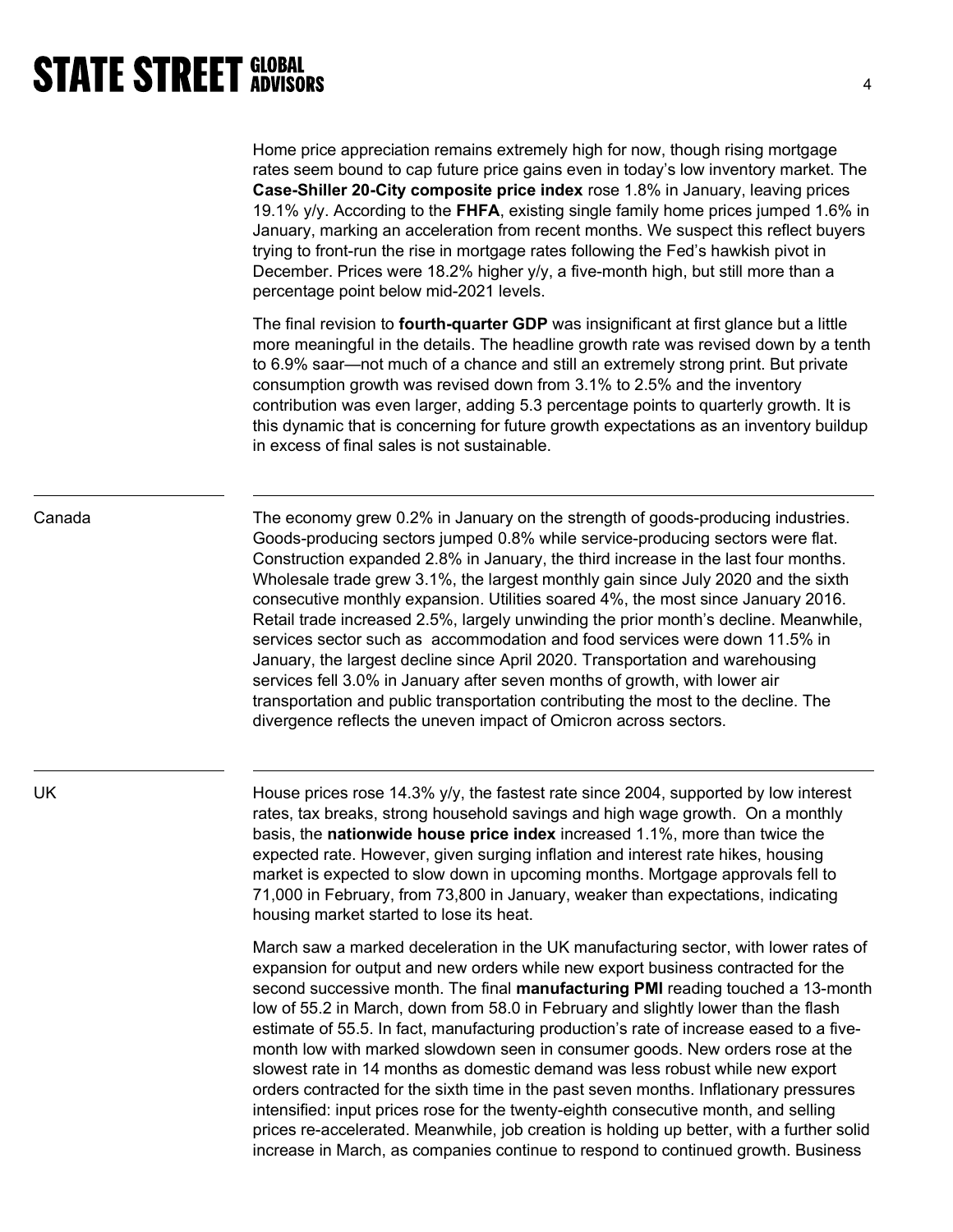sentiment fell to 14-month low as ongoing supply shortages, escalating inflationary pressures and geopolitical tensions impacted the upturn.





Eurozone **With German consumer price inflation** spiking to a far higher than anticipated 7.3% y/y in March and a war raging not too far from home, it is not surprising to see consumer confidence tumbling. Indeed, the German GfK Consumer Confidence index lost 7.0 points to -15.5, the twin lowest level since February 2021.



Figure 3: German CPI Inflation: Not The Records We Like to See

Sources: Macrobond, SSGA Economics, DESTATIS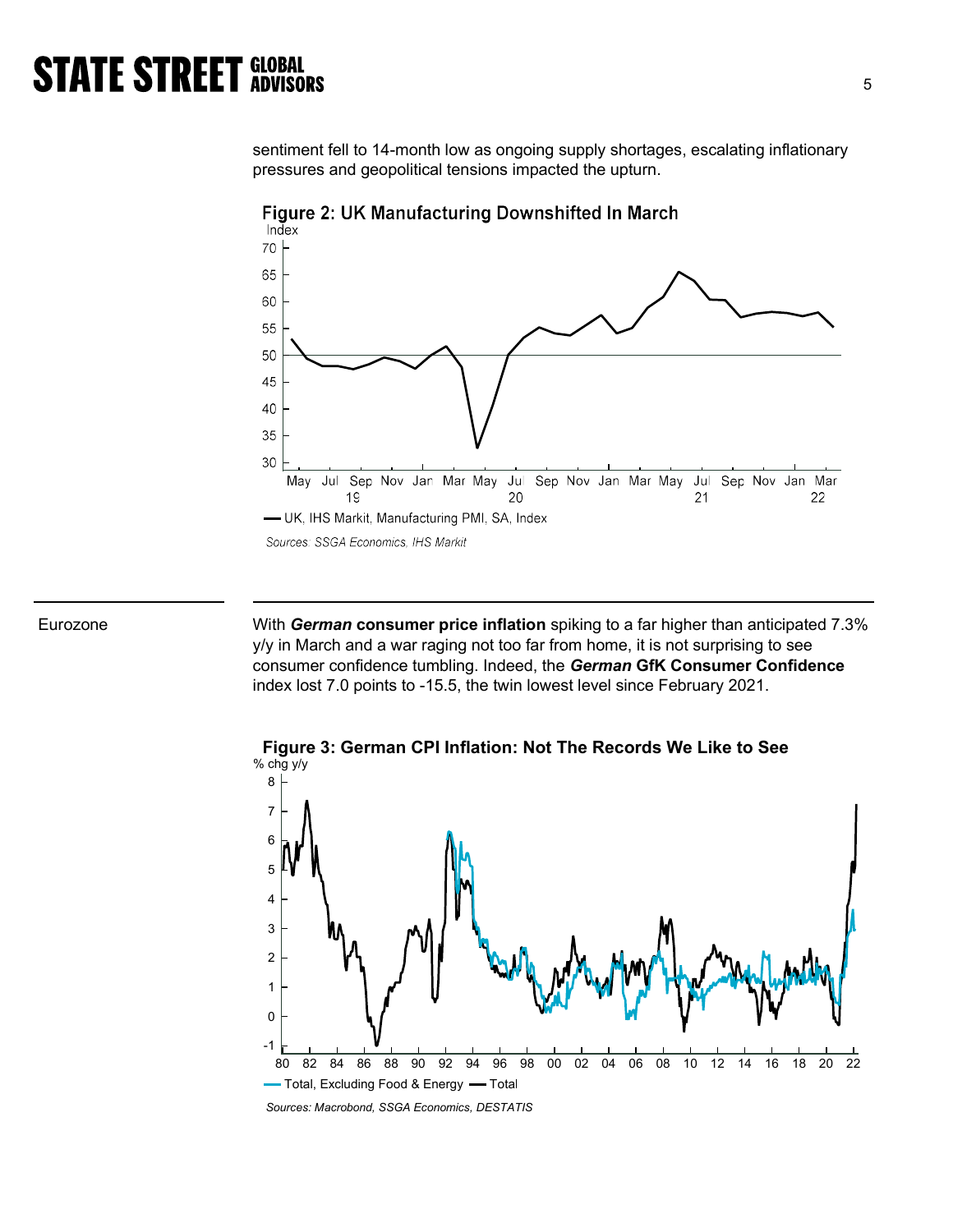# **STATE STREET GLOBAL STATE STREET GLOBAL**

|           | Unfortunately, German consumers' spending habits are tracking their gloomy mood.<br>There is just no let-up in the disappointing string of German retail sales data. Real<br>retail sales excluding motor vehicles have yet to regain their recent peak in June.<br>They rose a meager 0.3% in February, which wouldn't have been so bitter pill to<br>swallow if not for the huge downward revision to the January data. Originally, sales<br>were reported to have risen 2.1% that month, but it turns out they were actually flat.<br>As we remarked last month, inflation seems to be even deadlier for German retail<br>sales than Covid was! |
|-----------|----------------------------------------------------------------------------------------------------------------------------------------------------------------------------------------------------------------------------------------------------------------------------------------------------------------------------------------------------------------------------------------------------------------------------------------------------------------------------------------------------------------------------------------------------------------------------------------------------------------------------------------------------|
|           | By contrast, the labor market remains strong. The German unemployment rate was<br>unchanged at a low 5.0% in March, but the seasonally unadjusted rate, which garners<br>more attention domestically, eased two tenths to 5.1%. The pace of improvement is<br>slowing, however, as evidenced by a smaller increase in employment and the near<br>stalling in vacancies. It is possible that the fallout from the Ukraine war could induce<br>some mild deterioration in labor market indicators in coming months, but we do not<br>expect a substantial hit.                                                                                       |
|           | The Italian labor market has also been showing signs of accelerated improvement<br>before the Ukraine invasion. The unemployment rate eased further to 8.5% in<br>February, the lowest level since May 2020.                                                                                                                                                                                                                                                                                                                                                                                                                                       |
| Japan     | Having improved steadily since the early days of Covid, the Tankan survey of<br>business conditions deteriorated during the first quarter. The overall index<br>measuring business conditions at large manufacturing firms retreated four points to<br>14. A peak seems to be forming, although it is too early to be sure and there is still<br>scope for down-the line improvements in the global supply chain situation to bring<br>about another reacceleration.                                                                                                                                                                               |
| Australia | Australian retail sales remained robust at the start of the year. Following a 1.6%<br>increase in January, nominal sales rose another 1.8% in February and stood 9.1%<br>higher than a year earlier. Evidently, real sales will have been a little more modest<br>since inflation has risen over the period, but these are nonetheless strong numbers.<br>In conjunction with very strong labor market indicators, they certainly give the RBA<br>the green light to raise interest rates before long.                                                                                                                                             |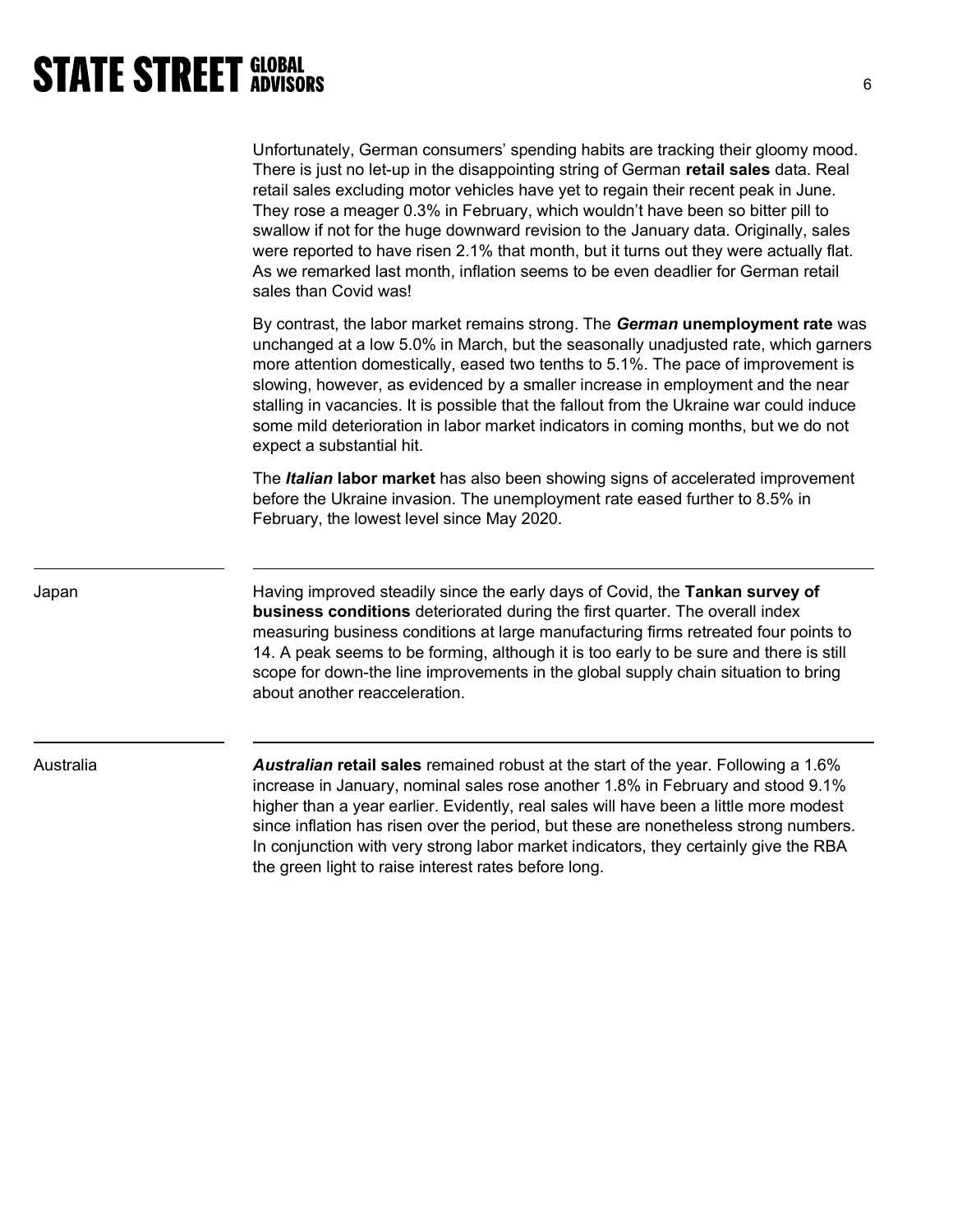# **STATE STREET GLOBAL STATE STREET GLOBAL**

## Week in Review (March 28 – April 1)

| Country           | Release (Date, format)                   | <b>Consensus</b> | <b>Actual</b> | Last                    | <b>Comments</b>                                 |  |  |  |  |
|-------------------|------------------------------------------|------------------|---------------|-------------------------|-------------------------------------------------|--|--|--|--|
| Monday, March 28  |                                          |                  |               |                         |                                                 |  |  |  |  |
|                   | No major data releases                   |                  |               |                         |                                                 |  |  |  |  |
| Tuesday, March 29 |                                          |                  |               |                         |                                                 |  |  |  |  |
| US                | FHFA House Prices (Jan, m/m)             | 1.3%             | 1.6%          | 1.3% $(1)$              | Very strong, but likely to slow.                |  |  |  |  |
| <b>US</b>         | CS 20-City House Price Index (Jan, m/m)  | 1.5%             | 1.8%          | 1.5%                    | Very strong, but likely to slow.                |  |  |  |  |
| US                | Conf. Board Consumer Conf. (Mar)         | 107.0            | 107.2         | 105.7 $(1)$             | Record high labor differential.                 |  |  |  |  |
| US                | JOLTS Job Openings (Feb, thous)          | 11,000           | 11,266        | 11,283 $($ $\uparrow$ ) | Still near records; hiring and quits both rose. |  |  |  |  |
| <b>UK</b>         | Mortgage Approvals (Feb, thous)          | 74.9             | 71.0          | 73.8 $(1)$              | Housing market started to lose heat?            |  |  |  |  |
| <b>GE</b>         | GfK Consumer Confidence (Apr)            | $-14.5$          | $-15.5$       | $-8.5$ ( $\downarrow$ ) | Is it surprising? No. Is it problematic? Yes.   |  |  |  |  |
| FR                | Consumer Confidence (Mar)                | 94               | 91            | 97 $(\downarrow)$       | Not surprising given Ukraine.                   |  |  |  |  |
| JN                | Unemployment Rate (Feb)                  | 2.8%             | 2.7%          | 2.8%                    | Very low.                                       |  |  |  |  |
| AU                | Retail Sales (Feb, m/m)                  | 0.8%             | 1.8%          | 1.6% $(1)$              | Pretty impressive!                              |  |  |  |  |
|                   | Wednesday, March 30                      |                  |               |                         |                                                 |  |  |  |  |
| US                | GDP (Q4, saar)                           | 7.0%             | 6.9%          | 2.3%                    | Softer consumer spending, more inventories.     |  |  |  |  |
| <b>GE</b>         | CPI (Mar, y/y, prelim)                   | 6.2%             | 7.3%          | 5.1%                    | Painful and will get worse.                     |  |  |  |  |
| <b>JN</b>         | Retail Sales (Feb, m/m)                  | $-0.3%$          | $-0.8%$       | $-0.9%(1)$              | Soft.                                           |  |  |  |  |
|                   | Thursday, March 31                       |                  |               |                         |                                                 |  |  |  |  |
| US                | Initial Jobless Claims (26- Mar, thous)  | 200              | 202           | 188 $($ 1)              | Extremely low.                                  |  |  |  |  |
| <b>US</b>         | Continuing Claims (19-Mar, thous)        | 1,350            | 1,307         | 1,342 $(1)$             | Extremely low.                                  |  |  |  |  |
| US                | Personal Income (Feb, m/m)               | 0.5%             | 0.5%          | $0.1\%$ (1)             | Bur real disposable income down 0.2%.           |  |  |  |  |
| US                | Personal Spending (Feb, m/m)             | 0.5%             | 0.2%          | $2.7\%$ (1)             | Still OK.                                       |  |  |  |  |
| CA                | GDP (Jan, m/m)                           | 0.2%             | 0.2%          | $0.1\%$ (1)             | Driven by good-producing industries             |  |  |  |  |
| <b>UK</b>         | Nationwide House PX (Mar, m/m)           | 0.5%             | 1.1%          | 1.7%                    | Still very strong                               |  |  |  |  |
| GE                | Unemployment Rate (Mar)                  | 5.0%             | 5.0%          | 5.0%                    | Low.                                            |  |  |  |  |
| <b>GE</b>         | Retail Sales (Feb, m/m)                  | 0.5%             | 0.3%          | $0.0\%(\downarrow)$     | Huge downward revision to January data.         |  |  |  |  |
| IT                | Unemployment Rate (Feb)                  | 8.7%             | 8.5%          | 8.6% $(1)$              | Fine.                                           |  |  |  |  |
| IT                | CPI (Mar, y/y, prelim)                   | 6.4%             | 6.7%          | 5.7%                    | Not fine                                        |  |  |  |  |
| JN                | Industrial Production (Feb, m/m, prelim) | 0.5%             | 0.1%          | $-0.8%$                 | Disappointing.                                  |  |  |  |  |
| Friday, April 1   |                                          |                  |               |                         |                                                 |  |  |  |  |
| US                | Change in Nonfarm Payrolls (Mar, thous)  | 490              | 431           | 750 $($ $\uparrow$ )    | Solid report, in line with expectations.        |  |  |  |  |
| US                | Unemployment Rate (Mar)                  | 3.7%             | 3.6%          | 3.8%                    | Participation rate rose a tenth to 62.4%.       |  |  |  |  |
| US                | ISM Manufacturing (Mar)                  | 59.0             | 57.1          | 58.6                    | Big pullbacks in new orders, production.        |  |  |  |  |
| UK                | Manufacturing PMI (Mar, final)           | 55.5(p)          | 55.2          | 60.5                    | Marked slowdown.                                |  |  |  |  |
| EC                | Manufacturing PMI (Mar, final)           | 57.0(p)          | 56.5          | 58.2                    | A little weaker than initially reported.        |  |  |  |  |
| <b>GE</b>         | Manufacturing PMI (Mar, final)           | 57.6(p)          | 56.9          | 58.4                    | A little weaker than initially reported.        |  |  |  |  |
| <b>FR</b>         | Manufacturing PMI (Mar, final)           | 54.8(p)          | 54.7          | 57.2                    | A little weaker than initially reported.        |  |  |  |  |
| JN                | Tankan Large Manuf Survey (Q1)           | 12.0             | 14.0          | 18.0                    | First decline since                             |  |  |  |  |
| <b>JN</b>         | Jibun Bank Japan PMI Mfg (Mar, final)    | 53.2             | 54.1          | 52.7                    | Welcome improvement.                            |  |  |  |  |

Source: for data, Bloomberg<sup>®</sup>; for commentary, SSGA Economics.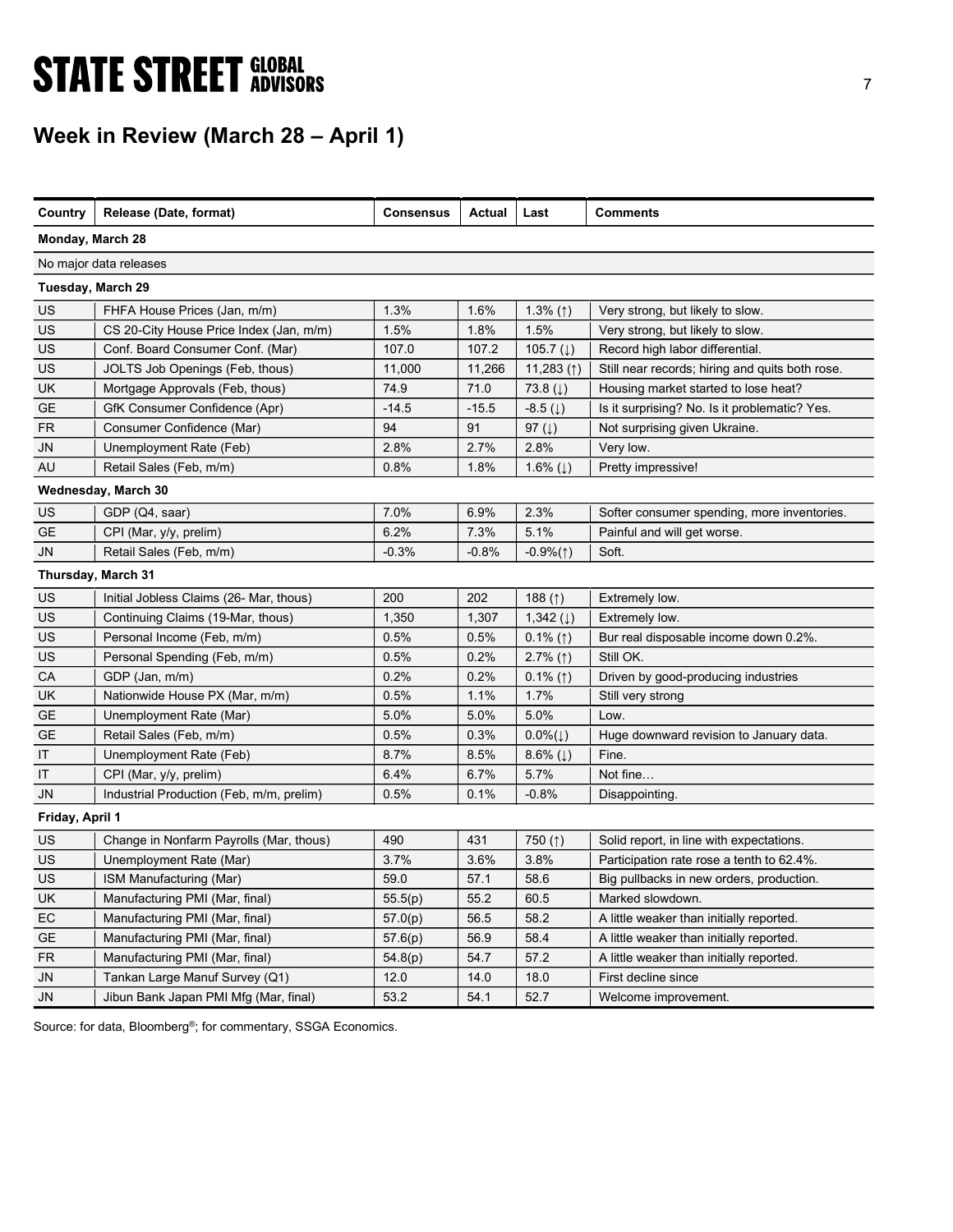# **STATE STREET GLOBAL STATE STREET GLOBAL**

## Week Preview (April 4 – April 8)

| Country            | Release (Date, format)                  | <b>Consensus</b> | Last    | <b>Comments</b>                              |
|--------------------|-----------------------------------------|------------------|---------|----------------------------------------------|
| Monday, April 4    |                                         |                  |         |                                              |
| US                 | Factory Orders (Feb)                    | $-0.6%$          | 1.4%    |                                              |
| US                 | Durable Goods Orders (Feb, final)       | $-2.2%$          | 1.6%    |                                              |
| CA                 | Building Permits (Feb, m/m)             | n/a              | $-8.8%$ | Continue to fell sharply?                    |
| <b>JN</b>          | Labor Cash Earnings (Feb, y/y)          | 0.6%             | 0.9%    |                                              |
| Tuesday, April 5   |                                         |                  |         |                                              |
| US                 | Trade Balance (Feb, \$bn)               | $-88.5$          | $-89.7$ |                                              |
| US                 | ISM Services Index (Mar)                | 58.0             | 56.5    |                                              |
| <b>UK</b>          | Services PMI (Mar, final)               | 60.9             | 60.5    | Strong recovery                              |
| EC                 | Eurozone Services PMI (Mar, final)      | 54.8             | 55.5    |                                              |
| <b>GE</b>          | Services PMI (Mar, final)               | 55.0             | 55.8    |                                              |
| <b>FR</b>          | Industrial Production (Feb, m/m)        | $-0.5%$          | 1.6%    |                                              |
| AU                 | RBA Cash Rate Target                    | 0.10%            | 0.10%   | Rate may not change, but the narrative must. |
| Wednesday, April 6 |                                         |                  |         |                                              |
| <b>GE</b>          | Factory Orders (Feb)                    | $-0.2%$          | 1.80%   |                                              |
| Thursday, April 7  |                                         |                  |         |                                              |
| US                 | Initial Jobless Claims (2 April, thous) | 200              | 202     |                                              |
| <b>US</b>          | Continuing Claims (26 Mar, thous)       | 1,302            | 1,307   |                                              |
| US                 | Consumer Credit (Feb. \$bn)             | 15.5             | 6.8     |                                              |
| <b>GE</b>          | Industrial Production (Feb, m/m)        | 0.1%             | 2.7%    |                                              |
| <b>JN</b>          | Leading Index CI (Feb, prelim)          | 100.8            | 102.5   |                                              |
| Friday, April 8    |                                         |                  |         |                                              |
| CA                 | Unemployment Rate (Mar)                 | 5.4%             | 5.5%    | Strong data expected.                        |
| IT                 | Retail Sales (Feb, m/m)                 | 0.4%             | $-0.5%$ |                                              |
| <b>JN</b>          | Consumer Confidence Index (Mar)         | 36.8             | 35.3    |                                              |

Source: for data, Bloomberg<sup>®</sup>; for commentary, SSGA Economics.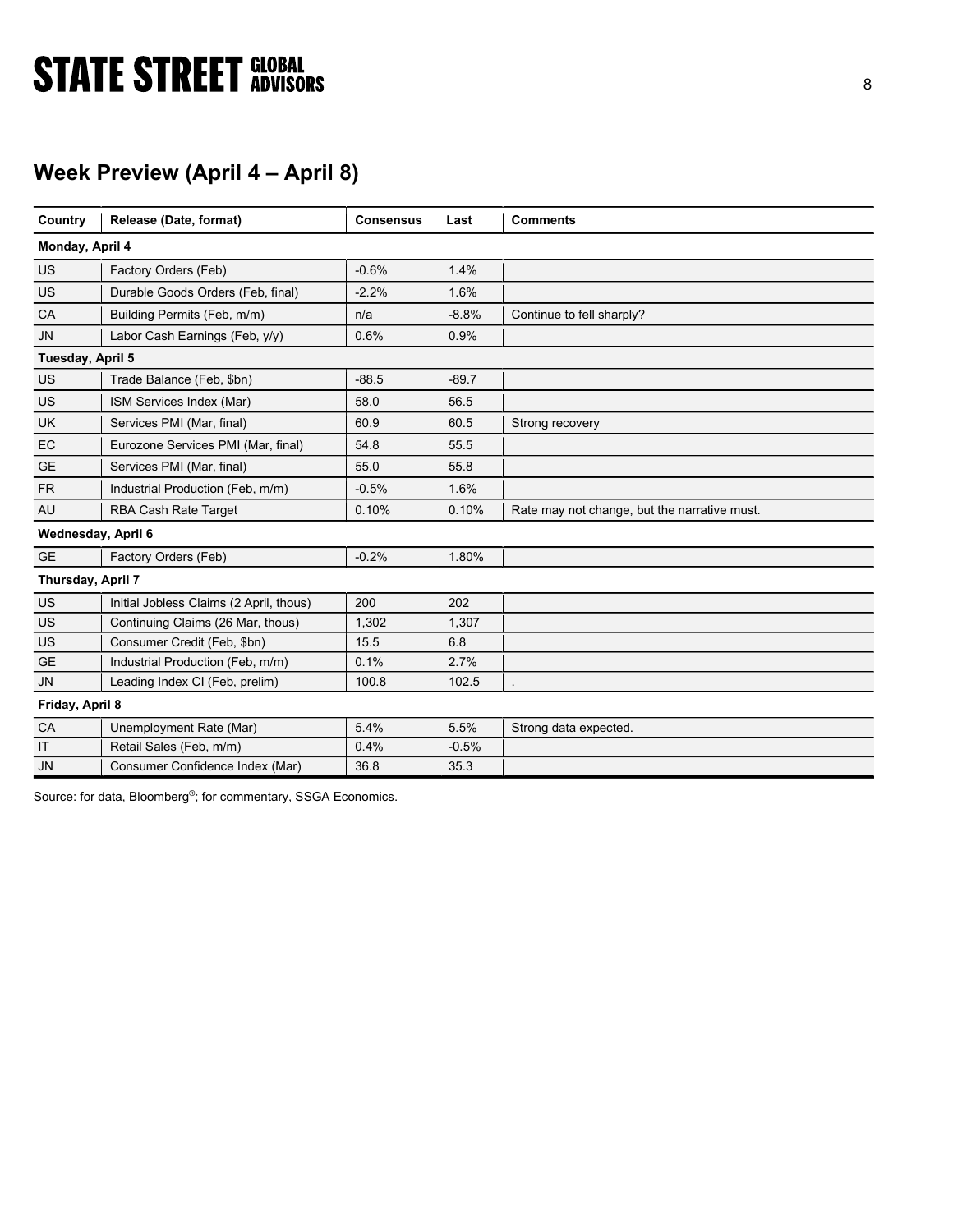## Economic Indicators

| <b>STATE STREET GLOBAL</b>                                    |                                               |                  |                  |                  |         |                  |               |               |                              |                  |                  |
|---------------------------------------------------------------|-----------------------------------------------|------------------|------------------|------------------|---------|------------------|---------------|---------------|------------------------------|------------------|------------------|
|                                                               |                                               |                  |                  |                  |         |                  |               |               |                              |                  | 9                |
|                                                               |                                               |                  |                  |                  |         |                  |               |               |                              |                  |                  |
|                                                               |                                               |                  |                  |                  |         |                  |               |               |                              |                  |                  |
| <b>Economic Indicators</b>                                    |                                               |                  |                  |                  |         |                  |               |               |                              |                  |                  |
|                                                               |                                               |                  |                  |                  |         |                  |               |               |                              |                  |                  |
|                                                               |                                               |                  |                  |                  |         |                  |               |               |                              |                  |                  |
|                                                               |                                               |                  |                  |                  |         |                  |               |               |                              |                  |                  |
| <b>Central Bank Policy Targets</b>                            |                                               |                  |                  |                  |         |                  |               |               |                              |                  |                  |
| Region                                                        | <b>Target</b>                                 |                  |                  |                  |         |                  |               |               | Year/Year % Change in Target |                  |                  |
|                                                               |                                               |                  |                  |                  |         |                  | Oct           | Nov           | Dec                          | Jan              | Feb              |
|                                                               |                                               |                  |                  |                  |         |                  |               |               |                              |                  |                  |
| $\overline{US}$                                               | Target: PCE price index 2.0% y/y              |                  |                  |                  |         |                  | 5.1           | 5.6           | 5.8                          | 6.0              | 6.4              |
| Canada                                                        | Target: CPI 2.0% y/y, 1.0%-3.0% control range |                  |                  |                  |         |                  | 4.7           | 4.7           | 4.8                          | 5.1              | 5.7              |
| <b>UK</b>                                                     | Target: CPI 2.0% y/y                          |                  |                  |                  |         |                  | 4.2<br>4.1    | 5.1<br>4.9    | 5.4                          | 5.5<br>5.1       | 6.2              |
| Eurozone                                                      | Target: CPI below but close to 2.0% y/y       |                  |                  |                  |         |                  |               |               | 5.0                          |                  | 5.9              |
| Japan                                                         | Target: CPI 2.0% y/y                          |                  |                  |                  |         |                  | 0.1           | 0.6           | 0.8                          | 0.5              | 0.9              |
| Australia                                                     | Target Range: CPI 2.0%-3.0% y/y               |                  |                  |                  |         |                  | 3.5           | 3.5           | 3.5                          |                  |                  |
| Source: Macrobond                                             |                                               |                  |                  |                  |         |                  |               |               |                              |                  |                  |
|                                                               |                                               |                  |                  |                  |         |                  |               |               |                              |                  |                  |
| <b>Key Interest Rates</b>                                     | <b>May-21</b>                                 | <b>Jun-21</b>    | <b>Jul-21</b>    | Aug-21           | Sep-21  | Oct-21           | <b>Nov-21</b> | <b>Dec-21</b> | $Jan-22$                     | Feb-22           | <b>Mar-22</b>    |
| US (top of target range)                                      | 0.25                                          | 0.25             | 0.25             | 0.25             | 0.25    | 0.25             | 0.25          | 0.25          | 0.25                         | 0.25             | 0.50             |
| Canada (Overnight Rate)                                       | 0.25                                          | 0.25             | 0.25             | 0.25             | 0.25    | 0.25             | 0.25          | 0.25          | 0.25                         | 0.25             | 0.50             |
| $\overline{UK}$ (Bank Rate)                                   | 0.10                                          | 0.10             | 0.10             | 0.10             | 0.10    | 0.10             | 0.10          | 0.25          | 0.25                         | 0.50             | 0.75             |
| Eurozone (Refi)                                               | 0.00                                          | 0.00             | 0.00             | 0.00             | 0.00    | 0.00             | 0.00          | 0.00          | 0.00                         | 0.00             | 0.00             |
|                                                               | $-0.03$                                       | $-0.05$          | $-0.04$          | $-0.04$          | $-0.05$ | $-0.03$          | $-0.05$       | $-0.02$       | $-0.02$                      | $-0.01$          | $-0.02$          |
| Japan (OCR)                                                   | 0.10                                          | 0.10             |                  | 0.10             | 0.10    | 0.10             | 0.10          | 0.10          | 0.10                         | 0.10             |                  |
| Australia (OCR)                                               |                                               |                  | 0.10             |                  |         |                  |               |               |                              |                  | 0.10             |
| Source: Macrobond                                             |                                               |                  |                  |                  |         |                  |               |               |                              |                  |                  |
| General Government Structural Balance as a % of Potential GDP |                                               |                  |                  |                  |         |                  |               |               |                              | Forecast         |                  |
|                                                               |                                               | 2014             | 2015             | 2016             | 2017    | 2018             | 2019          | 2020          | 2021                         | 2022             | 2023             |
|                                                               |                                               |                  |                  |                  |         |                  |               |               |                              |                  |                  |
| $US$                                                          |                                               | $-2.7$           | $-2.5$           | $-3.5$           | $-4.2$  | $-5.2$           | $-6.1$        | $-10.7$       | $-8.8$                       | $-8.3$           | $-7.1$           |
| Canada<br>UK                                                  |                                               | $-0.6$           | 0.0              | 0.1              | $-0.3$  | $0.0\,$          | 0.3           | $-8.1$        | $-6.6$                       | $-2.7$           | $-1.0$           |
|                                                               |                                               | $-4.9$           | $-4.4$           | $-3.3$           | $-2.5$  | $-2.3$           | $-2.3$        | 1.4           | $-5.6$                       | $-4.9$           | $-3.5$           |
| Eurozone                                                      |                                               | $-0.7$           | $-0.6$           | $-0.5$           | $-0.5$  | $-0.3$           | $-0.5$        | $-4.6$        | $-5.9$                       | $-3.1$           |                  |
| Germany                                                       |                                               | 1.2              | 1.2              | 1.2              | 1.1     | 1.6              | 1.3           | $-3.1$        | $-5.7$                       | $-1.6$           | $-0.3$           |
| France<br>Italy                                               |                                               | $-2.5$<br>$-1.0$ | $-2.1$<br>$-0.6$ | $-1.9$<br>$-1.3$ | $-1.9$  | $-1.6$<br>$-1.7$ | $-2.1$        | $-6.3$        | $-7.5$                       | $-4.6$<br>$-3.8$ | $-3.9$<br>$-3.3$ |
|                                                               |                                               |                  |                  |                  | $-1.6$  |                  | $-0.9$        | $-5.9$        | $-7.1$                       |                  |                  |

### Key Interest Rates

|                          | <b>Mav-21</b> | Jun-21  | <b>Jul-21</b>     | Aug-21  | Sep-21  | <b>Oct-21</b> | <b>Nov-21</b> | <b>Dec-21</b> | <b>Jan-22</b> | <b>Feb-22</b> | Mar-22  |
|--------------------------|---------------|---------|-------------------|---------|---------|---------------|---------------|---------------|---------------|---------------|---------|
| US (top of target range) | 0.25          | 0.25    | 0.25              | 0.25    | 0.25    | 0.25          | 0.25          | 0.25          | 0.25          | 0.25          | 0.50    |
| Canada (Overnight Rate)  | 0.25          | 0.25    | 0.25              | 0.25    | 0.25    | 0.25          | 0.25          | 0.25          | 0.25          | 0.25          | 0.50    |
| UK (Bank Rate)           | 0.10          | 0.10    | 0.10              | 0.10    | 0.10    | 0.10          | 0.10          | 0.25          | 0.25          | 0.50          | 0.75    |
| Eurozone (Refi)          | 0.00          | 0.00    | 0.00 <sub>1</sub> | 0.00    | 0.00    | 0.00          | 0.00          | 0.00          | 0.00          | 0.00          | 0.00    |
| Japan (OCR)              | $-0.03$       | $-0.05$ | $-0.04$           | $-0.04$ | $-0.05$ | $-0.03$       | $-0.05$       | $-0.02$       | $-0.02$       | $-0.01$       | $-0.02$ |
| Australia (OCR)          | 0.10          | 0.10    | 0.10              | 0.10    | 0.10    | 0.10          | 0.10          | 0.10          | 0.10          | 0.10          | 0.10    |

| <b>Central Bank Policy Targets</b>                            |                      |                                               |                               |         |          |         |               |               |                              |          |               |
|---------------------------------------------------------------|----------------------|-----------------------------------------------|-------------------------------|---------|----------|---------|---------------|---------------|------------------------------|----------|---------------|
| Region                                                        | <b>Target</b>        |                                               |                               |         |          |         |               |               | Year/Year % Change in Target |          |               |
|                                                               |                      |                                               |                               |         |          |         | Oct           | Nov           | Dec                          | Jan      | Feb           |
| <b>US</b>                                                     |                      | Target: PCE price index 2.0% y/y              |                               |         |          |         | 5.1           | 5.6           | 5.8                          | 6.0      | 6.4           |
| Canada                                                        |                      | Target: CPI 2.0% y/y, 1.0%-3.0% control range |                               |         |          |         | 4.7           | 4.7           | 4.8                          | 5.1      | 5.7           |
| <b>UK</b>                                                     | Target: CPI 2.0% y/y |                                               |                               |         |          |         | $4.2\,$       | 5.1           | 5.4                          | 5.5      | 6.2           |
| Eurozone                                                      |                      | Target: CPI below but close to 2.0% y/y       |                               |         |          |         | 4.1           | 4.9           | $5.0$                        | 5.1      | 5.9           |
| Japan                                                         | Target: CPI 2.0% y/y |                                               |                               |         |          |         | 0.1           | 0.6           | 0.8                          | 0.5      | 0.9           |
| Australia                                                     |                      | Target Range: CPI 2.0%-3.0% y/y               |                               |         |          |         | 3.5           | 3.5           | 3.5                          |          |               |
| Source: Macrobond                                             |                      |                                               |                               |         |          |         |               |               |                              |          |               |
| <b>Key Interest Rates</b>                                     |                      |                                               |                               |         |          |         |               |               |                              |          |               |
|                                                               | May-21               | <b>Jun-21</b>                                 | Jul-21                        | Aug-21  | $Sep-21$ | Oct-21  | <b>Nov-21</b> | <b>Dec-21</b> | <b>Jan-22</b>                | Feb-22   | <b>Mar-22</b> |
| US (top of target range)                                      | 0.25                 | 0.25                                          | 0.25                          | 0.25    | 0.25     | 0.25    | 0.25          | 0.25          | 0.25                         | 0.25     | 0.50          |
| Canada (Overnight Rate)                                       | 0.25                 | 0.25                                          | 0.25                          | 0.25    | 0.25     | 0.25    | 0.25          | 0.25          | 0.25                         | 0.25     | 0.50          |
| UK (Bank Rate)                                                | 0.10                 | 0.10                                          | 0.10                          | 0.10    | 0.10     | 0.10    | 0.10          | 0.25          | 0.25                         | 0.50     | 0.75          |
| Eurozone (Refi)                                               | 0.00                 | 0.00                                          | 0.00                          | 0.00    | 0.00     | 0.00    | 0.00          | 0.00          | 0.00                         | 0.00     | 0.00          |
| Japan (OCR)                                                   | $-0.03$              | $-0.05$                                       | $-0.04$                       | $-0.04$ | $-0.05$  | $-0.03$ | $-0.05$       | $-0.02$       | $-0.02$                      | $-0.01$  | $-0.02$       |
| Australia (OCR)                                               | 0.10                 | 0.10                                          | 0.10                          | 0.10    | 0.10     | 0.10    | 0.10          | 0.10          | 0.10                         | 0.10     | 0.10          |
| Source: Macrobond                                             |                      |                                               |                               |         |          |         |               |               |                              |          |               |
| General Government Structural Balance as a % of Potential GDP |                      |                                               |                               |         |          |         |               |               |                              | Forecast |               |
|                                                               |                      | 2014                                          | 2015                          | 2016    | 2017     | 2018    | 2019          | 2020          | 2021                         | 2022     | 2023          |
| <b>US</b>                                                     |                      | $-2.7$                                        | $-2.5$                        | $-3.5$  | $-4.2$   | $-5.2$  | $-6.1$        | $-10.7$       | $-8.8$                       | $-8.3$   | $-7.1$        |
| Canada                                                        |                      | $-0.6$                                        | 0.0                           | 0.1     | $-0.3$   | 0.0     | 0.3           | $-8.1$        | $-6.6$                       | $-2.7$   | $-1.0$        |
| UK                                                            |                      | $-4.9$                                        | $-4.4$                        | $-3.3$  | $-2.5$   | $-2.3$  | $-2.3$        | 1.4           | $-5.6$                       | $-4.9$   | $-3.5$        |
| Eurozone                                                      |                      | $-0.7$                                        | $-0.6$                        | $-0.5$  | $-0.5$   | $-0.3$  | $-0.5$        | $-4.6$        | $-5.9$                       | $-3.1$   |               |
| Germany                                                       |                      | 1.2                                           | 1.2                           | 1.2     | 1.1      | 1.6     | 1.3           | $-3.1$        | $-5.7$                       | $-1.6$   | $-0.3$        |
| France                                                        |                      | $-2.5$                                        | $-2.1$                        | $-1.9$  | $-1.9$   | $-1.6$  | $-2.1$        | $-6.3$        | $-7.5$                       | $-4.6$   | $-3.9$        |
|                                                               |                      |                                               |                               |         |          |         |               |               |                              |          |               |
| Italy                                                         |                      | $-1.0$                                        | $-0.6$                        | $-1.3$  | $-1.6$   | $-1.7$  | $-0.9$        | $-5.9$        | $-7.1$                       | $-3.8$   | $-3.3$        |
| Japan                                                         |                      | $-5.7$                                        | $-4.4$                        | $-4.3$  | $-3.5$   | $-2.7$  | $-2.6$        | $-9.2$        | $-8.0$                       | $-3.6$   | $-2.0$        |
| Australia                                                     |                      | $-2.7$                                        | $-2.6$                        | $-2.3$  | $-1.6$   | $-1.2$  | $-4.1$        | $-7.9$        | $-8.1$                       | $-5.8$   | $-3.8$        |
| Source: International Monetary Fund, World Economic Outlook   |                      |                                               |                               |         |          |         |               |               |                              |          |               |
| <b>Headline Consumer and Producer Price Inflation</b>         |                      |                                               |                               |         |          |         |               |               |                              |          |               |
|                                                               |                      |                                               | <b>CPI Year/Year % Change</b> |         |          |         |               |               | PPI Year/Year % Change       |          |               |
|                                                               | Nov                  | <b>Dec</b>                                    | Jan                           | Feb     | Mar      |         | Oct           | <b>Nov</b>    | Dec                          | Jan      | Feb           |
| <b>US</b>                                                     | 6.8                  | 7.0                                           | 7.5                           | 7.9     |          |         | 8.9           | 9.9           | 9.9                          | 10.0     | 10.0          |
| Canada                                                        | 4.7                  | 4.8                                           | 5.1                           | 5.7     |          |         | 16.6          | 17.1          | 15.9                         | 16.3     | 16.4          |
| UK                                                            | 5.1                  | 5.4                                           | 5.5                           | 6.2     |          |         | 8.8           | 9.4           | 9.4                          | 9.9      | 10.1          |
| Eurozone                                                      | 4.9                  | 5.0                                           | 5.1                           | 5.9     |          |         | 21.9          | 23.7          | 26.3                         | 30.6     |               |
| Germany                                                       | 5.2                  | 5.3                                           | 4.9                           | 5.1     | 7.3      |         | 18.4          | 19.2          | 24.2                         | 25.0     | 25.9          |
| France                                                        | 2.8                  | 2.8                                           | 2.9                           | 3.6     | 4.5      |         | 14.3          | 16.7          | 17.2                         | 20.1     | 20.1          |
| Italy                                                         | 3.7                  | 3.9                                           | 4.8                           | 5.7     | 6.7      |         | 20.4          | 22.2          | 22.8                         | 32.9     |               |
|                                                               |                      |                                               |                               |         |          |         |               |               |                              |          | 32.8          |
| Japan                                                         | 0.6                  | 0.8                                           | 0.5                           | 0.9     |          |         | 8.4           | 9.2           | 8.7                          | 8.9      | 9.3           |

### Headline Consumer and Producer Price Inflation

| UK (Bank Rate)                                                                                                     |            | 0.25       | 0.25                                 | 0.25       |         |         | 0.25        | 0.25        | 0.25                          |             | 0.50         |
|--------------------------------------------------------------------------------------------------------------------|------------|------------|--------------------------------------|------------|---------|---------|-------------|-------------|-------------------------------|-------------|--------------|
|                                                                                                                    | 0.10       | 0.10       | 0.10                                 | 0.10       | 0.10    | 0.10    | 0.10        | 0.25        | 0.25                          | 0.50        | 0.75         |
| Eurozone (Refi)                                                                                                    | 0.00       | 0.00       | 0.00                                 | 0.00       | 0.00    | 0.00    | 0.00        | 0.00        | 0.00                          | 0.00        | 0.00         |
| Japan (OCR)                                                                                                        | $-0.03$    | $-0.05$    | $-0.04$                              | $-0.04$    | $-0.05$ | $-0.03$ | $-0.05$     | $-0.02$     | $-0.02$                       | $-0.01$     | $-0.02$      |
| Australia (OCR)                                                                                                    | 0.10       | 0.10       | 0.10                                 | 0.10       | 0.10    | 0.10    | 0.10        | 0.10        | 0.10                          | 0.10        | 0.10         |
| Source: Macrobond<br>General Government Structural Balance as a % of Potential GDP                                 |            |            |                                      |            |         |         |             |             |                               | Forecast    |              |
|                                                                                                                    |            | 2014       | 2015                                 | 2016       | 2017    | 2018    | 2019        | 2020        | 2021                          | 2022        | 2023         |
| US                                                                                                                 |            | $-2.7$     | $-2.5$                               | $-3.5$     | $-4.2$  | $-5.2$  | $-6.1$      | $-10.7$     | $-8.8$                        | $-8.3$      | $-7.1$       |
| Canada                                                                                                             |            | $-0.6$     | 0.0                                  | 0.1        | $-0.3$  | 0.0     | 0.3         | $-8.1$      | $-6.6$                        | $-2.7$      | $-1.0$       |
| UK                                                                                                                 |            | $-4.9$     | $-4.4$                               | $-3.3$     | $-2.5$  | $-2.3$  | $-2.3$      | 1.4         | $-5.6$                        | $-4.9$      | $-3.5$       |
| Eurozone                                                                                                           |            | $-0.7$     | $-0.6$                               | $-0.5$     | $-0.5$  | $-0.3$  | $-0.5$      | $-4.6$      | $-5.9$                        | $-3.1$      |              |
| Germany                                                                                                            |            | 1.2        | 1.2                                  | 1.2        | 1.1     | 1.6     | 1.3         | $-3.1$      | $-5.7$                        | $-1.6$      | $-0.3$       |
| France                                                                                                             |            | $-2.5$     | $-2.1$                               | $-1.9$     | $-1.9$  | $-1.6$  | $-2.1$      | $-6.3$      | $-7.5$                        | $-4.6$      | $-3.9$       |
| Italy                                                                                                              |            | $-1.0$     | $-0.6$                               | $-1.3$     | $-1.6$  | $-1.7$  | $-0.9$      | $-5.9$      | $-7.1$                        | $-3.8$      | $-3.3$       |
|                                                                                                                    |            | $-5.7$     | $-4.4$                               | $-4.3$     | $-3.5$  | $-2.7$  | $-2.6$      | $-9.2$      | $-8.0$                        | $-3.6$      | $-2.0$       |
| Japan                                                                                                              |            |            |                                      |            |         |         |             |             |                               |             |              |
|                                                                                                                    |            | $-2.7$     | $-2.6$                               | $-2.3$     | $-1.6$  | $-1.2$  | $-4.1$      | $-7.9$      | $-8.1$                        | $-5.8$      | $-3.8$       |
| <b>Headline Consumer and Producer Price Inflation</b>                                                              |            |            |                                      |            |         |         |             |             |                               |             |              |
|                                                                                                                    | Nov        | Dec        | <b>CPI Year/Year % Change</b><br>Jan |            | Mar     |         | Oct         | Nov         | PPI Year/Year % Change<br>Dec | Jan         | Feb          |
|                                                                                                                    | 6.8        |            | 7.5                                  | Feb        |         |         | 8.9         | 9.9         | 9.9                           | 10.0        | 10.0         |
|                                                                                                                    |            | 7.0        |                                      | 7.9        |         |         |             |             |                               |             |              |
| Canada                                                                                                             | 4.7<br>5.1 | 4.8<br>5.4 | 5.1<br>5.5                           | 5.7<br>6.2 |         |         | 16.6<br>8.8 | 17.1<br>9.4 | 15.9<br>9.4                   | 16.3<br>9.9 | 16.4<br>10.1 |
| Eurozone                                                                                                           | 4.9        | 5.0        | 5.1                                  | 5.9        |         |         | 21.9        | 23.7        | 26.3                          | 30.6        |              |
|                                                                                                                    | 5.2        | 5.3        | 4.9                                  | 5.1        | 7.3     |         | 18.4        | 19.2        | 24.2                          | 25.0        | 25.9         |
|                                                                                                                    | 2.8        | 2.8        | 2.9                                  | 3.6        | 4.5     |         | 14.3        | 16.7        | 17.2                          | 20.1        | 20.1         |
| Australia<br>Source: International Monetary Fund, World Economic Outlook<br>US<br>UK<br>Germany<br>France<br>Italy | 3.7        | 3.9        | 4.8                                  | 5.7        | 6.7     |         | 20.4        | 22.2        | 22.8                          | 32.9        | 32.8         |
| Japan                                                                                                              | 0.6        | 0.8        | 0.5                                  | 0.9        |         |         | 8.4         | 9.2         | 8.7                           | 8.9         | 9.3          |
| Australia                                                                                                          | 3.5        | 3.5        |                                      |            |         |         | 3.7         | 3.7         | 3.7                           |             |              |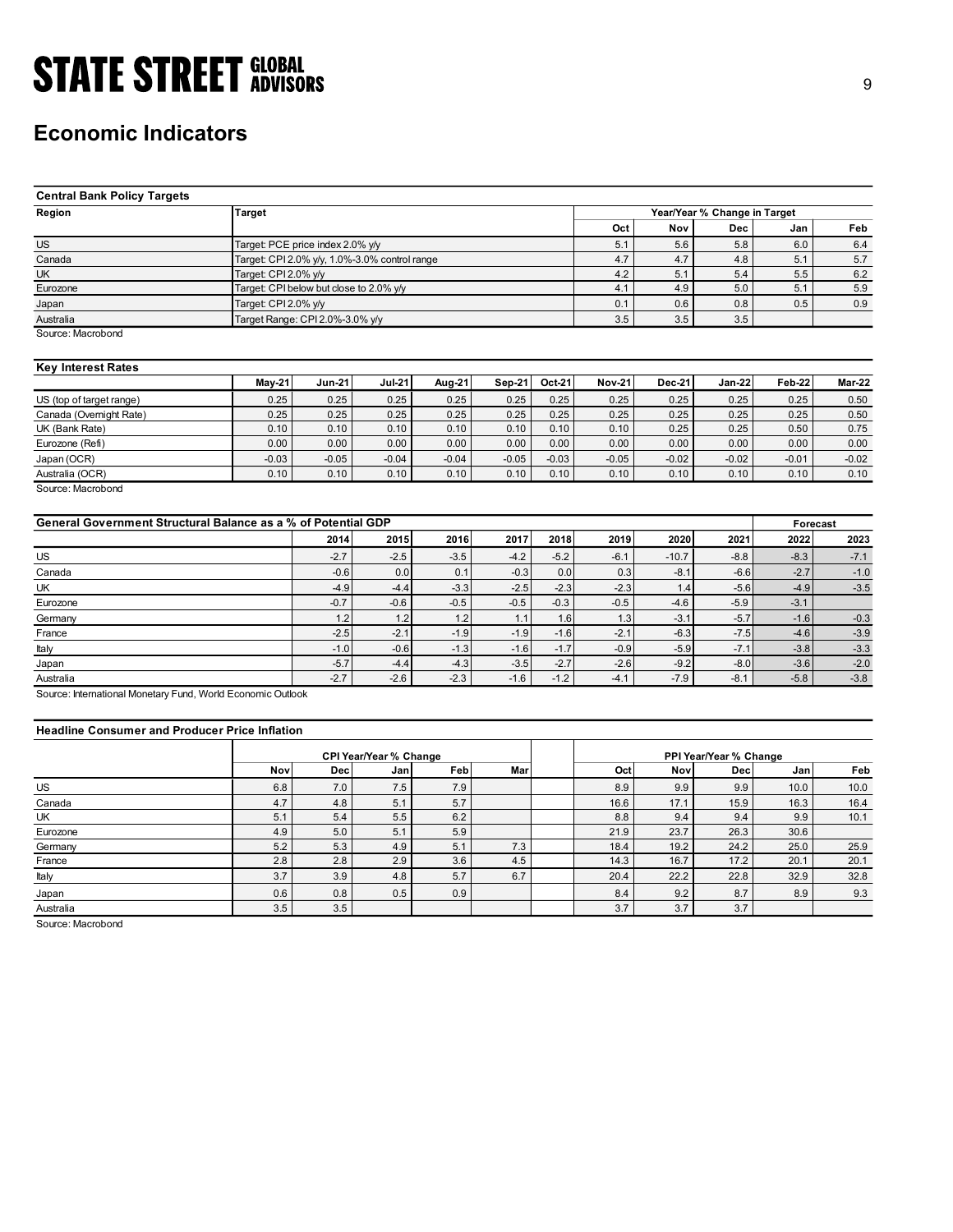## Economic Indicators

### Real GDP Growth (Q/Q Seasonally Adjusted)

| <b>STATE STREET GLOBAL</b>                            |               |                          |                      |                |            |                                |                |                                        |            |               |
|-------------------------------------------------------|---------------|--------------------------|----------------------|----------------|------------|--------------------------------|----------------|----------------------------------------|------------|---------------|
|                                                       |               |                          |                      |                |            |                                |                |                                        |            | 10            |
|                                                       |               |                          |                      |                |            |                                |                |                                        |            |               |
|                                                       |               |                          |                      |                |            |                                |                |                                        |            |               |
| <b>Economic Indicators</b>                            |               |                          |                      |                |            |                                |                |                                        |            |               |
|                                                       |               |                          |                      |                |            |                                |                |                                        |            |               |
| Real GDP Growth (Q/Q Seasonally Adjusted)             |               |                          |                      |                |            |                                |                |                                        |            |               |
|                                                       |               | Quarter/Quarter % Change |                      |                |            |                                |                | Year/Year % Change                     |            |               |
|                                                       | Q4-20         | Q1-21                    | $Q2-21$              | Q3-21          | Q4-21      | Q4-20                          | Q1-21          | Q2-21                                  | Q3-21      | Q4-21         |
| US                                                    | 1.1           | 1.5                      | 1.6                  | 0.6            | 1.7        | $-2.3$                         | 0.5            | 12.2                                   | 4.9        | 5.5           |
| Canada                                                | 2.2           | 1.2                      | $-0.9$               | 1.3            | 1.6        | $-3.1$                         | 0.2            | 11.7                                   | 3.8        | 3.3           |
| UK                                                    | 1.5           | $-1.2$                   | 5.6                  | 0.9            | 1.3        | $-6.3$                         | $-5.0$         | 24.5                                   | 6.9        | 6.6           |
| Eurozone                                              | $-0.3$        | $-0.1$                   | 2.2                  | 2.3            | 0.3        | $-4.3$                         | $-0.9$         | 14.6                                   | 4.0        | 4.6           |
| Germany                                               | 0.7           | $-1.7$                   | 2.2                  | 1.7            | $-0.3$     | $-2.9$                         | $-2.8$         | 10.4                                   | 2.9        | $1.8$         |
| France                                                | $-1.1$        | 0.2                      | 1.3                  | 3.1            | 0.7        | $-4.3$                         | 1.7            | 19.0                                   | 3.5        | $5.4\,$       |
| Italy                                                 | $-1.6$        | 0.3                      | 2.7                  | 2.5            | 0.6        | $-6.1$                         | 0.1            | 17.6                                   | 3.9        | $6.2\,$       |
| Japan                                                 | 1.9           | $-0.5$                   | 0.6                  | $-0.7$         | 1.1        | $-0.8$                         | $-1.8$         | 7.3                                    | 1.2        | $0.4\,$       |
| Australia<br>Source: Macrobond                        | 3.2           | 1.9                      | 0.8                  | $-1.9$         | 3.4        | $-0.8$                         | 1.3            | 9.6                                    | 4.0        | 4.2           |
|                                                       |               |                          |                      |                |            |                                |                |                                        |            |               |
|                                                       |               |                          |                      |                |            |                                |                |                                        |            |               |
| Industrial Production Index (M/M Seasonally Adjusted) |               |                          |                      |                |            |                                |                |                                        |            |               |
|                                                       |               |                          | Month/Month % Change |                |            |                                |                | Year/Year % Change<br>Dec <sup>1</sup> |            |               |
|                                                       | Oct           | Nov                      | Dec                  | Jan            | Feb        | Oct                            | <b>Nov</b>     |                                        | Jan        | Feb           |
| <b>US</b><br>Canada                                   | 1.4<br>1.5    | 0.8<br>$-0.3$            | $-0.4$<br>0.0        | 1.4<br>$-0.2$  | 0.5        | 4.7<br>6.0                     | $5.0\,$<br>3.3 | 3.4<br>2.1                             | 3.6<br>1.4 | 7.5           |
| UK                                                    | $-0.8$        | 0.7                      | 0.3                  | 0.6            |            | 0.1                            | $-0.2$         | 0.4                                    | 2.3        |               |
| Germany                                               | 2.3           | 0.3                      | 1.1                  | 2.7            |            | $-1.4$                         | $-2.2$         | $-2.8$                                 | 1.5        |               |
| France                                                | 1.4           | $-0.8$                   | $-0.1$               | 1.6            |            | $-0.5$                         | $-0.4$         | 0.0                                    | $-1.5$     |               |
| Italy                                                 | $-0.7$        | 1.8                      | $-1.1$               | $-3.4$         |            | $2.4\,$                        | 6.5            | 4.7                                    | $-2.2$     |               |
| Japan                                                 | 1.8           | 7.0                      | $-1.0$               | $-0.8$         | 0.1        | $-2.6$                         | 3.5            | 2.7                                    | $-1.2$     | 0.2           |
| Source: Macrobond                                     |               |                          |                      |                |            |                                |                |                                        |            |               |
|                                                       |               |                          |                      |                |            |                                |                |                                        |            |               |
|                                                       |               |                          |                      |                |            |                                |                |                                        |            |               |
| <b>Unemployment Rate (Seasonally Adjusted)</b>        |               |                          | <b>Jul-21</b>        | <b>Aug-21</b>  | Sep-21     | <b>Oct-21</b><br><b>Nov-21</b> | <b>Dec-21</b>  | <b>Jan-22</b>                          | Feb-22     | <b>Mar-22</b> |
|                                                       |               |                          |                      |                |            |                                |                |                                        |            |               |
|                                                       | <b>May-21</b> | <b>Jun-21</b>            |                      |                |            |                                |                |                                        |            |               |
| US                                                    | 5.8           | 5.9                      | $5.4$                | $5.2\,$        | $4.7\,$    | 4.2<br>4.6                     | 3.9<br>6.0     | 4.0<br>6.5                             | $3.8\,$    | 3.6           |
| Canada<br>UK                                          | 8.0<br>4.7    | 7.6<br>4.6               | 7.4<br>4.5           | 7.1<br>4.3     | 7.0<br>4.2 | 6.1<br>6.8<br>4.1<br>4.1       | 3.9            |                                        | 5.5        |               |
| Eurozone                                              | 8.1           | 7.9                      | 7.6                  | 7.5            | 7.3        | 7.2<br>7.1                     | $7.0\,$        | 6.9                                    | $6.8\,$    |               |
| Germany                                               | 5.9           | 5.8                      | $5.6\,$              | $5.5\,$        | $5.4$      | $5.4\,$<br>$5.3$               | 5.2            | $5.1$                                  | 5.0        | 5.0           |
| France<br><b>taly</b>                                 | 8.2<br>9.8    | 8.1<br>9.4               | 7.9<br>9.1           | 7.8<br>$9.2\,$ | 7.6<br>9.1 | 7.4<br>7.5<br>9.1<br>9.3       | 7.5<br>9.0     | 7.5<br>$8.8\,$                         | 7.4<br>8.5 |               |

### Industrial Production Index (M/M Seasonally Adjusted)

|         |              |        | Month/Month % Change |                     |      | Year/Year % Change |        |                                     |        |     |  |  |
|---------|--------------|--------|----------------------|---------------------|------|--------------------|--------|-------------------------------------|--------|-----|--|--|
|         | Oct          | Nov    | Decl                 | Janl                | Febl | Oct                | Novl   | Decl                                | Jan    | Feb |  |  |
| US      | $\mathbf{A}$ | 0.8    | $-0.4$               | $\left  .4 \right $ | 0.5  | 4.7                | 5.0    | 3.4                                 | 3.6    | 7.5 |  |  |
| Canada  | 1.5          | $-0.3$ | 0.0                  | $-0.2$              |      | 6.0                | 3.3    | $\sim$ $\lambda$<br>$\mathcal{L}$ . | 1.4    |     |  |  |
| UK      | $-0.8$       | 0.7    | 0.3                  | 0.6                 |      | 0.1                | $-0.2$ | 0.4                                 | 2.3    |     |  |  |
| Germany | 2.3          | 0.3    | .                    | 2.7                 |      | $-1.4$             | $-2.2$ | $-2.8$                              | 1.5    |     |  |  |
| France  | (4)          | $-0.8$ | $-0.1$               | 1.6                 |      | $-0.5$             | $-0.4$ | 0.0                                 | $-1.5$ |     |  |  |
| Italy   | $-0.7$       | 1.8    | $-1.1$               | $-3.4$              |      | 2.4                | 6.5    | 4.7                                 | $-2.2$ |     |  |  |
| Japan   | 1.8          | 7.0    | $-1.0$               | $-0.8$              | 0.1  | $-2.6$             | 3.5    | 2.7                                 | $-1.2$ | 0.2 |  |  |

### Unemployment Rate (Seasonally Adjusted)

| US                                                          | 1.1    | 1.5           | 1.6                  | U.6           | 1.7    |         | $-2.3$           | 0.5    | 12.2               | 4.9    | 5.5     |
|-------------------------------------------------------------|--------|---------------|----------------------|---------------|--------|---------|------------------|--------|--------------------|--------|---------|
| Canada                                                      | 2.2    | 1.2           | $-0.9$               | 1.3           | 1.6    |         | $-3.1$           | 0.2    | 11.7               | 3.8    | 3.3     |
| UK                                                          | 1.5    | $-1.2$        | 5.6                  | 0.9           | 1.3    |         | $-6.3$           | $-5.0$ | 24.5               | 6.9    | 6.6     |
| Eurozone                                                    | $-0.3$ | $-0.1$        | 2.2                  | 2.3           | 0.3    |         | $-4.3$           | $-0.9$ | 14.6               | 4.0    | 4.6     |
| Germany                                                     | 0.7    | $-1.7$        | 2.2                  | 1.7           | $-0.3$ |         | $-2.9$           | $-2.8$ | 10.4               | 2.9    | 1.8     |
| France                                                      | $-1.1$ | 0.2           | 1.3                  | 3.1           | 0.7    |         | $-4.3$           | 1.7    | 19.0               | 3.5    | $5.4$   |
| Italy                                                       | $-1.6$ | 0.3           | 2.7                  | 2.5           | 0.6    |         | $-6.1$           | 0.1    | 17.6               | 3.9    | 6.2     |
| Japan                                                       | 1.9    | $-0.5$        | 0.6                  | $-0.7$        | 1.1    |         | $-0.8$           | $-1.8$ | 7.3                | $1.2$  | 0.4     |
| Australia                                                   | 3.2    | 1.9           | 0.8                  | $-1.9$        | 3.4    |         | $-0.8$           | 1.3    | 9.6                | 4.0    | $4.2\,$ |
| Source: Macrobond                                           |        |               |                      |               |        |         |                  |        |                    |        |         |
| Industrial Production Index (M/M Seasonally Adjusted)       |        |               |                      |               |        |         |                  |        |                    |        |         |
|                                                             |        |               | Month/Month % Change |               |        |         |                  |        | Year/Year % Change |        |         |
|                                                             | Oct    | Nov           | <b>Dec</b>           | Jan           | Feb    |         | Oct              | Nov    | <b>Dec</b>         | Jan    | Feb     |
|                                                             |        |               |                      |               |        |         |                  |        |                    |        |         |
| US                                                          | 1.4    | 0.8           | $-0.4$               | 1.4<br>$-0.2$ | 0.5    |         | 4.7<br>6.0       | 5.0    | 3.4<br>2.1         | 3.6    | 7.5     |
| Canada                                                      | 1.5    | $-0.3$        | 0.0                  |               |        |         |                  | 3.3    |                    | 1.4    |         |
| UK                                                          | $-0.8$ | 0.7           | 0.3                  | 0.6<br>2.7    |        |         | 0.1              | $-0.2$ | 0.4<br>$-2.8$      | 2.3    |         |
| Germany                                                     | 2.3    | 0.3           | 1.1                  | 1.6           |        |         | $-1.4$<br>$-0.5$ | $-2.2$ | 0.0                | 1.5    |         |
| France                                                      | 1.4    | $-0.8$        | $-0.1$               |               |        |         |                  | $-0.4$ |                    | $-1.5$ |         |
| Italy                                                       | $-0.7$ | 1.8           | $-1.1$               | $-3.4$        |        |         | 2.4              | 6.5    | 4.7                | $-2.2$ |         |
| Japan<br>Source: Macrobond                                  | 1.8    | 7.0           | $-1.0$               | $-0.8$        | 0.1    |         | $-2.6$           | 3.5    | 2.7                | $-1.2$ | 0.2     |
| <b>Unemployment Rate (Seasonally Adjusted)</b>              |        | <b>Jun-21</b> | <b>Jul-21</b>        | Aug-21        | Sep-21 | Oct-21  | <b>Nov-21</b>    | Dec-21 | Jan-22             | Feb-22 | Mar-22  |
|                                                             | May-21 |               |                      |               |        |         |                  |        |                    |        |         |
| US                                                          | 5.8    | 5.9           | 5.4                  | 5.2           | 4.7    | 4.6     | 4.2              | 3.9    | 4.0                | 3.8    | 3.6     |
| Canada                                                      | 8.0    | 7.6           | 7.4                  | 7.1           | 7.0    | 6.8     | 6.1              | 6.0    | 6.5                | 5.5    |         |
| UK                                                          | 4.7    | 4.6           | 4.5                  | 4.3           | 4.2    | 4.1     | 4.1              | 3.9    |                    |        |         |
| Eurozone                                                    | 8.1    | 7.9           | 7.6                  | 7.5           | 7.3    | 7.2     | 7.1              | 7.0    | 6.9                | 6.8    |         |
| Germany                                                     | 5.9    | 5.8           | 5.6                  | $5.5\,$       | 5.4    | 5.4     | 5.3              | 5.2    | 5.1                | 5.0    | 5.0     |
| France                                                      | 8.2    | 8.1           | 7.9                  | 7.8           | 7.6    | 7.5     | 7.4              | 7.5    | 7.5                | 7.4    |         |
| Italy                                                       | 9.8    | 9.4           | 9.1                  | 9.2           | 9.1    | 9.3     | 9.1              | 9.0    | 8.8                | 8.5    |         |
| Japan                                                       | 2.9    | 2.9           | 2.8                  | 2.8           | 2.8    | 2.7     | 2.8              | 2.7    | 2.8                | 2.7    |         |
| Australia                                                   | 5.1    | 4.9           | 4.6                  | 4.5           | 4.6    | $5.2$   | 4.6              | 4.2    | 4.2                | 4.0    |         |
| Source: Macrobond                                           |        |               |                      |               |        |         |                  |        |                    |        |         |
|                                                             |        |               |                      |               |        |         |                  |        |                    |        |         |
| Current Account Balance as a % of GDP (Seasonally Adjusted) |        |               |                      |               |        |         |                  |        |                    |        |         |
|                                                             | Q2-19  | Q3-19         | $Q4-19$              | Q1-20         | Q2-20  | $Q3-20$ | Q4-20            | Q1-21  | Q2-21              | Q3-21  | $Q4-21$ |
| US                                                          | $-2.3$ | $-2.2$        | $-1.9$               | $-2.1$        | $-3.2$ | $-3.3$  | $-3.3$           | $-3.4$ | $-3.5$             | $-3.8$ | $-3.6$  |
| Canada                                                      | $-1.3$ | $-2.2$        | $-1.6$               | $-3.2$        | $-1.1$ | $-2.0$  | $-0.8$           | 0.1    | 0.1                | 0.1    | $-0.1$  |
| UK                                                          | $-2.9$ | $-2.5$        | $0.5\,$              | $-2.2$        | $-1.4$ | $-1.4$  | $-4.8$           | $-2.2$ | $-2.0$             | $-4.9$ | $-1.2$  |
| Eurozone                                                    | 1.8    | 3.1           | 1.7                  | 0.6           | 1.6    | 2.7     | 3.1              | 3.5    | 2.9                | 2.4    | 2.3     |
| Germany                                                     | 7.7    | 7.8           | 7.4                  | 6.7           | 5.2    | 7.3     | 8.4              | 8.8    | 7.8                | 7.0    | 6.6     |
| France                                                      | $-0.4$ | $-0.6$        | $-0.4$               | $-1.2$        | $-3.6$ | $-2.1$  | $-0.9$           | $-0.7$ | $-0.4$             | $-0.7$ | $-1.4$  |
| Japan                                                       | 4.3    | 3.7           | 4.6                  | 4.2           | 3.6    | 4.0     | 3.4              | 3.1    | 3.4                | 3.5    | $3.5\,$ |
|                                                             |        |               |                      |               |        |         |                  |        |                    |        |         |

|                                                                                                                     |               |               | $-0.4$        | 1.4           | 0.5           |               |               |               |               |            |        |
|---------------------------------------------------------------------------------------------------------------------|---------------|---------------|---------------|---------------|---------------|---------------|---------------|---------------|---------------|------------|--------|
| US                                                                                                                  | 1.4           | 0.8           |               |               |               |               | 4.7           | 5.0           | 3.4           | 3.6        | 7.5    |
| Canada                                                                                                              | 1.5           | $-0.3$        | 0.0           | $-0.2$        |               |               | 6.0           | 3.3           | 2.1           | 1.4        |        |
| UK                                                                                                                  | $-0.8$        | 0.7           | 0.3           | 0.6           |               |               | 0.1           | $-0.2$        | 0.4           | 2.3        |        |
| Germany                                                                                                             | 2.3           | 0.3           | 1.1           | 2.7           |               |               | $-1.4$        | $-2.2$        | $-2.8$        | 1.5        |        |
| France                                                                                                              | $1.4$         | $-0.8$        | $-0.1$        | 1.6           |               |               | $-0.5$        | $-0.4$        | $0.0\,$       | $-1.5$     |        |
| Italy                                                                                                               | $-0.7$        | 1.8           | $-1.1$        | $-3.4$        |               |               | 2.4           | 6.5           | 4.7           | $-2.2$     |        |
| Japan                                                                                                               | 1.8           | 7.0           | $-1.0$        | $-0.8$        | 0.1           |               | $-2.6$        | 3.5           | 2.7           | $-1.2$     | 0.2    |
| Source: Macrobond                                                                                                   |               |               |               |               |               |               |               |               |               |            |        |
| <b>Unemployment Rate (Seasonally Adjusted)</b>                                                                      |               |               |               |               |               |               |               |               |               |            |        |
|                                                                                                                     | May-21        | <b>Jun-21</b> | $Jul-21$      | Aug-21        | <b>Sep-21</b> | Oct-21        | <b>Nov-21</b> | <b>Dec-21</b> | $Jan-22$      | Feb-22     | Mar-22 |
| US                                                                                                                  | 5.8           | 5.9           | 5.4           | 5.2           | 4.7           | 4.6           | 4.2           | 3.9           | 4.0           | 3.8        | 3.6    |
| Canada                                                                                                              | 8.0           | 7.6           | 7.4           | 7.1           | $7.0$         | 6.8           | 6.1           | 6.0           | 6.5           | 5.5        |        |
| UK                                                                                                                  | 4.7           | 4.6           | 4.5           | 4.3           | 4.2           | 4.1           | 4.1           | 3.9           |               |            |        |
| Eurozone                                                                                                            | 8.1           | 7.9           | 7.6           | 7.5           | 7.3           | 7.2           | 7.1           | $7.0\,$       | 6.9           | 6.8        |        |
| Germany                                                                                                             | 5.9           | 5.8           | 5.6           | 5.5           | 5.4           | 5.4           | 5.3           | $5.2\,$       | 5.1           | $5.0$      | 5.0    |
| France                                                                                                              | 8.2           | 8.1           | 7.9           | 7.8           | 7.6           | 7.5           | 7.4           | $7.5\,$       | 7.5           | 7.4        |        |
|                                                                                                                     |               |               |               |               |               |               |               |               |               |            |        |
| Italy                                                                                                               | 9.8           | 9.4           | 9.1           | 9.2           | 9.1           | 9.3           | 9.1           | 9.0           | 8.8           | 8.5        |        |
| Japan                                                                                                               | 2.9           | 2.9           | 2.8           |               | 2.8           | 2.7           | 2.8           | 2.7           | 2.8           | 2.7        |        |
|                                                                                                                     | 5.1           | 4.9           | 4.6           | 2.8<br>4.5    | 4.6           | 5.2           | 4.6           | 4.2           | 4.2           | 4.0        |        |
|                                                                                                                     |               |               |               |               |               |               |               |               |               |            |        |
|                                                                                                                     |               |               |               |               |               |               |               |               |               |            |        |
|                                                                                                                     | $Q2-19$       | Q3-19         | $Q4-19$       | $Q1-20$       | Q2-20         | $Q3-20$       | Q4-20         | Q1-21         | $Q2-21$       | Q3-21      | Q4-21  |
|                                                                                                                     | $-2.3$        | $-2.2$        | $-1.9$        | $-2.1$        | $-3.2$        | $-3.3$        | $-3.3$        | $-3.4$        | $-3.5$        | $-3.8$     | $-3.6$ |
|                                                                                                                     | $-1.3$        | $-2.2$        | $-1.6$        | $-3.2$        | $-1.1$        | $-2.0$        | $-0.8$        | 0.1           | 0.1           | 0.1        | $-0.1$ |
| Australia<br>Source: Macrobond<br>Current Account Balance as a % of GDP (Seasonally Adjusted)<br>US<br>Canada<br>UK | $-2.9$        | $-2.5$        | 0.5           | $-2.2$        | $-1.4$        | $-1.4$        | $-4.8$        | $-2.2$        | $-2.0$        | $-4.9$     | $-1.2$ |
| Eurozone                                                                                                            | 1.8           | 3.1           | 1.7           | 0.6           | 1.6           | 2.7           | 3.1           | 3.5           | 2.9           | 2.4        | 2.3    |
| Germany                                                                                                             | 7.7           | 7.8           | 7.4           | 6.7           | 5.2           | 7.3           | 8.4           | 8.8           | 7.8           | 7.0        | 6.6    |
| France                                                                                                              | $-0.4$        | $-0.6$        | $-0.4$        | $-1.2$        | $-3.6$        | $-2.1$        | $-0.9$        | $-0.7$        | $-0.4$        | $-0.7$     | $-1.4$ |
| Japan<br>Australia                                                                                                  | 4.3<br>$-1.5$ | 3.7<br>$-2.5$ | 4.6<br>$-2.8$ | 4.2<br>$-3.5$ | 3.6<br>$-2.2$ | 4.0<br>$-2.7$ | 3.4<br>$-2.2$ | 3.1<br>$-1.4$ | 3.4<br>$-0.2$ | 3.5<br>1.2 | 3.5    |